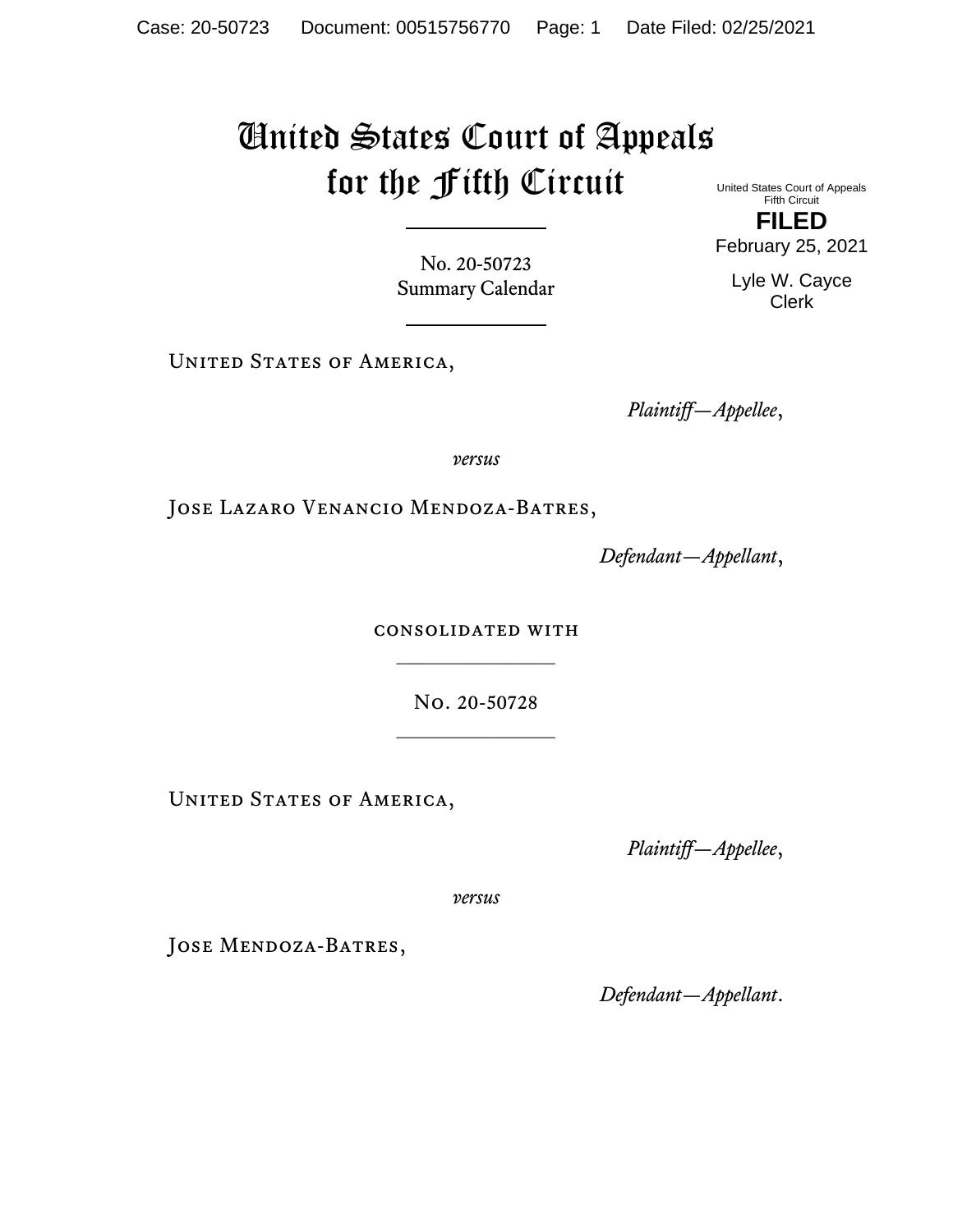No. 20-50723 c/w No. 20-50728

Appeals from the United States District Court for the Western District of Texas USDC No. 4:20-CR-261-1 USDC No. 4:20-CR-209-1

Before Davis, Stewart, and Dennis, *Circuit Judges*. Per Curiam:[\\*](#page-1-0)

Jose Lazaro Venancio Mendoza-Batres appeals his sentence of 27 months in prison and three years of supervised release, which the district court imposed following his guilty plea conviction for illegal reentry in violation of 8 U.S.C. § 1326. He also appeals from the judgment revoking his supervised release, which had been imposed after a prior illegal reentry conviction, and imposing a sentence of 21 months in prison to run consecutively to the sentence for his new illegal reentry conviction. Mendoza-Batres contends that the recidivism enhancement under § 1326(b)(1), which was applied in his case, is unconstitutional because it increases the statutory maximum sentence based on facts that are neither alleged in the indictment nor found by a jury beyond a reasonable doubt. He concedes the issue is foreclosed by *Almendarez-Torres v. United States*, 523 U.S. 224 (1998), but he seeks to preserve the issue for further review. The Government has filed an unopposed motion for summary affirmance, asserting that Mendoza-Batres's argument is foreclosed.

The parties are correct that Mendoza-Batres's assertion is foreclosed by *Almendarez-Torres*. *See United States v. Wallace*, 759 F.3d 486, 497 (5th Cir. 2014); *United States v. Rojas-Luna*, 522 F.3d 502, 505-06 (5th Cir. 2008). Further, Mendoza-Batres has abandoned any challenge to the revocation of

<span id="page-1-0"></span><sup>\*</sup> Pursuant to 5TH CIRCUIT RULE 47.5, the court has determined that this opinion should not be published and is not precedent except under the limited circumstances set forth in 5TH CIRCUIT RULE 47.5.4.